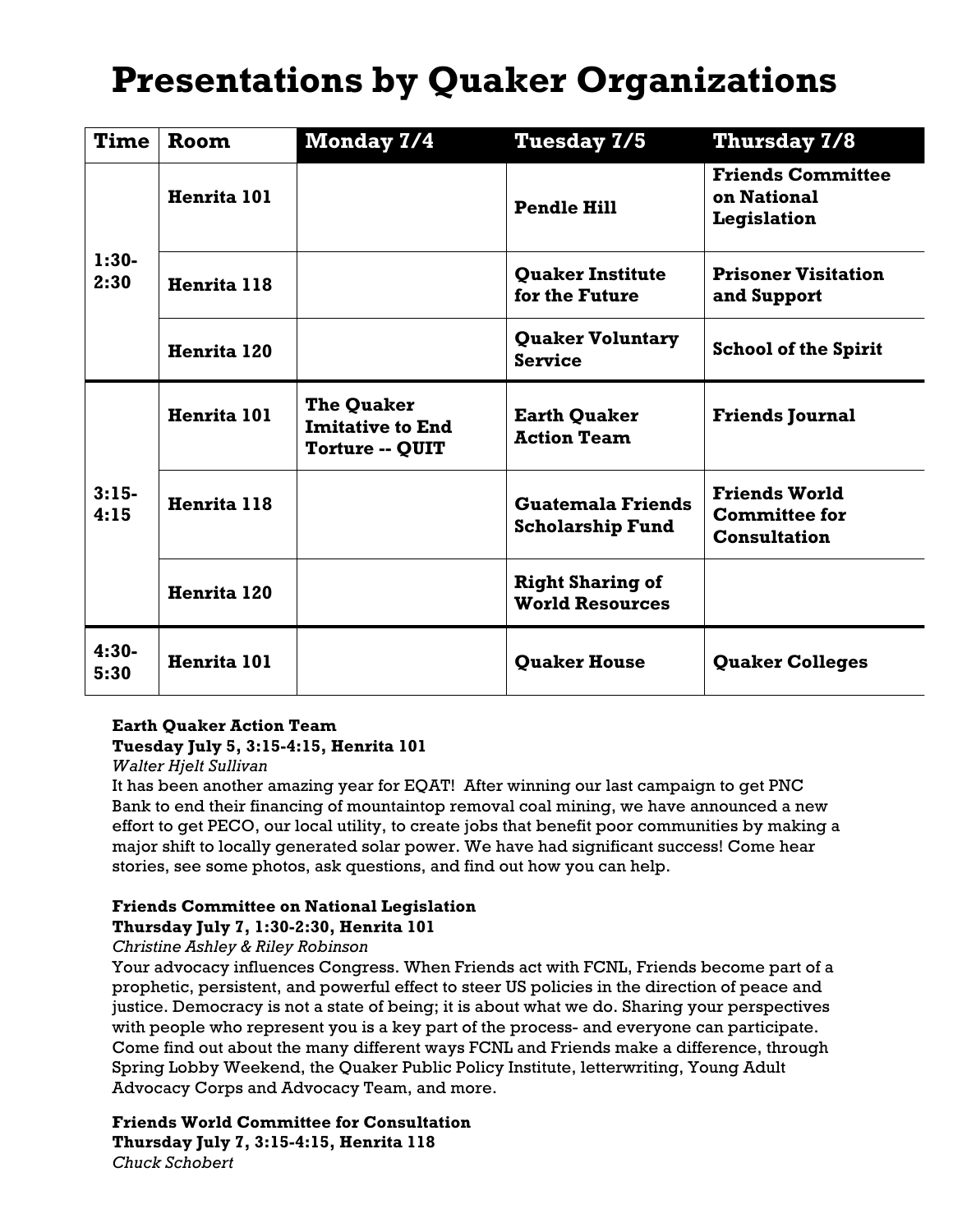# **Presentations by Quaker Organizations**

Friends World committee for Consultation keeps in touch with all kinds of Quakers all over the world. We would like to share about upcoming programs and opportunities for Friends to connect heart to heart and face to face across boundaries.

### **Friends Journal**

### **Thursday July 7, 3:15-4:15, Henrita 101**

*Sara Waxman, Gabriel Ehri &, Jane Heil*

*Friends Journal* presents...Quaker Trivia! Come join Friends Journal staff for a fun game of trivia. In five rounds, you can expect a range of questions relating to Quakerism, Friends Journal, and QuakerSpeak season 3. Come alone or come with a team, everyone is welcome!.

#### **Guatemala Friends Scholarship Program Tuesday July 5, 3:15-4:15, Henrita 118**

### *Martha Dugan & Donna Smith*

Guatemala Friends Scholarship Program has been providing poor, rural, Mayans with opportunities for university education since 1973. Among our nearly 1200 graduates is the Vice Minister of Education in Guatemala. Come hear how you can participate in this exciting program. Learn about our January work tour teaching English to our students at a beautiful former 18th century convent in Antigua Guatemala.

### **Pendle Hill**

### **Tuesday July 5, 1:30-2:30, Henrita 101**

### *Anne Harper*

Pendle Hill offers transformative educational experiences that encourage participants to 1) directly experience divine love, presence, and guidance in our lives; 2) Understand, serve, and challenge our faith traditions; and 3) Join with our neighbors to help heal and repair the world. Come hear updates on our three-dimensional adult religious education program, and learn ways that you might get involved. We are delighted to share with you our vision, our work, and our growth.

### **Prisoner Visitation and Support Thursday July 7, 1:30-2:30, Henrita 118**

### *Jerry Knutson*

Prisoner Visitation and Support (PVS), a Quaker organization, provides visits to prisoners in Federal and Military Prisons throughout the USA. PVS needs more visitors. Visitors usually meet with several prisoners once a month for about an hour/prisoner. Usually the same prisoners are visited each month. Many prisoners have been incarcerated for decades and have never had a visit. Information about PVS and a video will be presented.

#### **Quaker Institute for the Future Tuesday July 5, 1:30-2:30, Henrita 118**

*Judy Lumb & Shelley Tanenbaum*

The Quaker Institute for the Future (QIF) advances a global future of inclusion, social justice, and ecological integrity through participatory research and discernment, essentially research in the manner of Friends. The Moral Economy was QIF's first project which resulted in the book, Right Relationship: Building a Whole Earth Economy. Summer Research Seminars are sponsored each year. Circles of Discernment are sponsored on topics of concern, most of which result in a QIF Focus Book.

### **Quaker Colleges**

**Thursday, July 7, 4:30-5:40, Henrita 101**

*Elizabeth Croce, Ellie Greenler, Damon Motz Storey, & Walter Hjelt Sullivan*